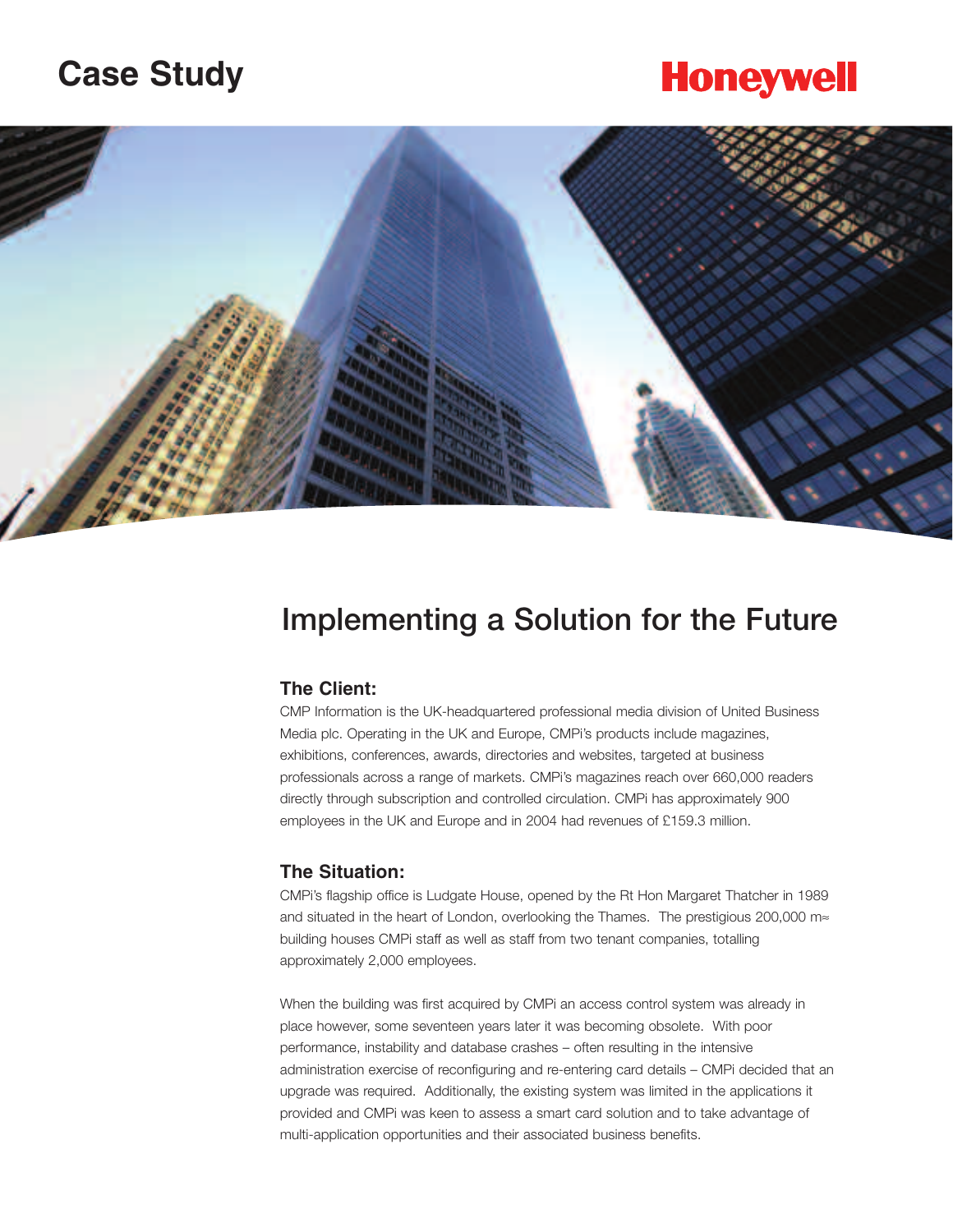As CMPi would be investing heavily into its new system, the process of identifying the right solution was complex. CMPi appointed Gerry Taylor at TPS Building Services Consultants to investigate the market and advise them on which solution would best fit their needs. A solution design was produced based on the functionality of the existing system and a couple of manufacturers whose systems aligned with this design were selected. And, to determine the budgetary requirements, an assessment was done based on the size of the building and the total number of doors.

Additionally ISS Coflex, CMPi's on-site Facilities Management organisation was consulted. Coflex took the opportunity to visit other end-users to gain an insight into how these solutions operated and the users' level of satisfaction with them.

### **The Solution:**

Gerry Taylor at TPS developed a performance specification and engaged with Minerva Integrated Security who chose Honeywell as their partner of choice to provide the required solution.

In the meantime Stephen Vause, Buildings Manager for CMPi attended the Total Workplace Management tradeshow where he visited the Honeywell stand and identified WINPAK™, one of the solutions already being considered. Stephen says: "We wanted to ensure that we got the best value and the most modern and robust system available, that would meet our requirements and not limit us from day one. After seeing a demo on the stand I was confident that the Honeywell WIN-PAK system was the best quality and most efficient and flexible solution and, at a later date, would enable us to scale out smart card functionality, such as cashless vending, to our employees".

### **The Implementation:**

It was important to CMPi that any solution implemented was totally future-proof, not only in the diversity of situations in which the cards could be used but also in terms of future expansion within the building. In addition the switch-over from the old to the new system had to happen seamlessly and with minimal disruption to staff. To accommodate the implementation Minerva split the building into four sections, installing a network backbone

allowing communication via IP to some areas whilst the remainder was connected directly to the server. N1000 2 or 4 readers were installed at each of the building's 120 doors and in the helpdesk office WIN-PAK Pro and a slave badging station and printer were installed.

The administration of new staff access cards, although an arduous process, was the ideal opportunity for CMPi to undertake a massive house-keeping exercise, examining who was granted access where and during what time of the day or night. A new badge was designed using WIN-PAK Pro's badge design feature and, over the course of four weeks, OmniClass cards were issued to all employees.

Minerva completed the implementation and commissioning of the system over a weekend and, when staff came into Ludgate House the following Monday, Minerva representatives were on-hand to ensure everything ran smoothly as well as providing training to the CMPi's onsite helpdesk and security staff.

Stephen Vause comments: "The implementation of the new system was seamless; the Minerva team, particularly John Moran – Operations Director - has been fantastic".

## *"I was confident that the Honeywell WIN-PAK system was the best quality and most efficient and flexible solution."*

*Stephen Vause, Buildings Manager at CMPi*

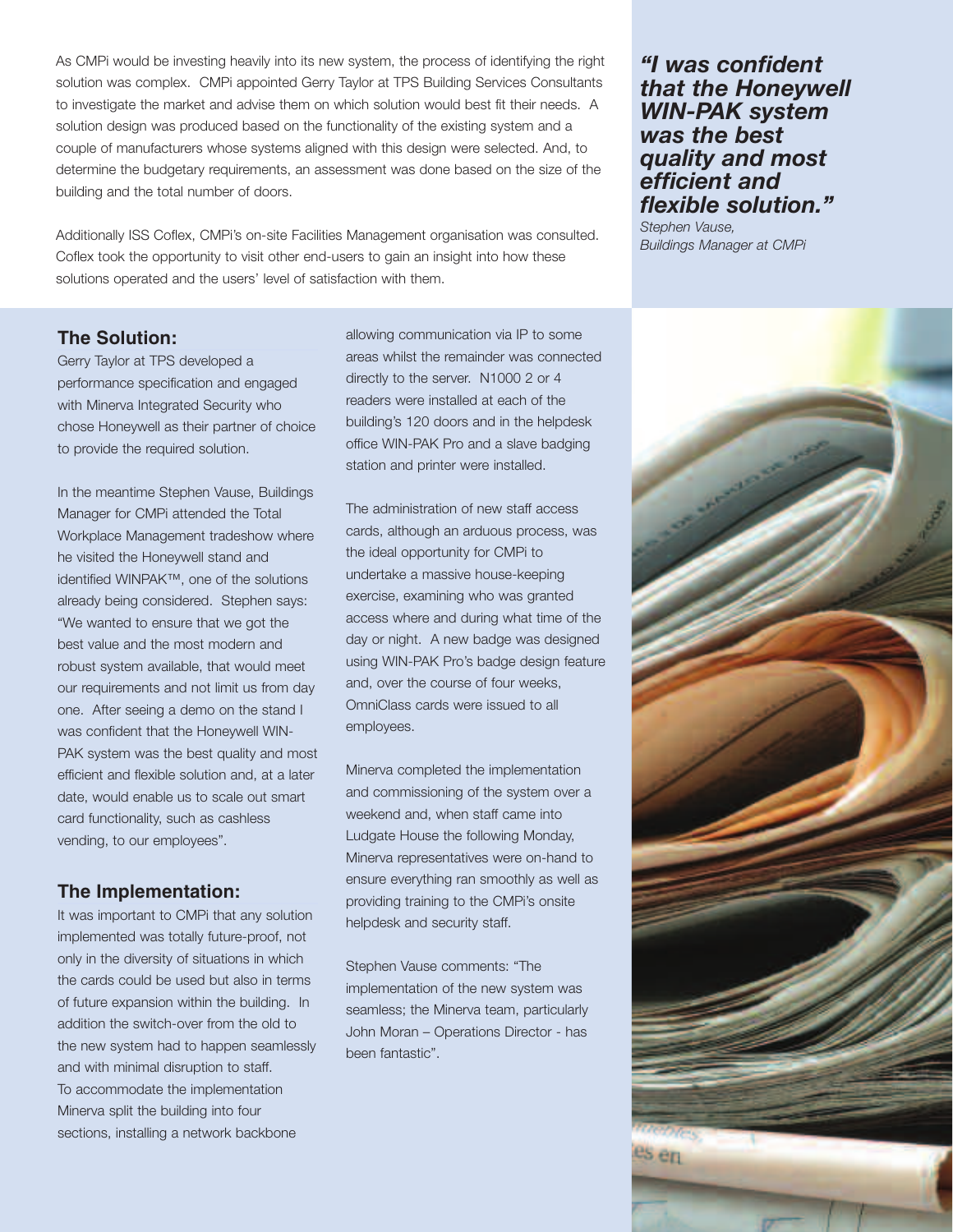## **The Benefits:**

Whilst CMPi's initial requirement was a reliable and robust system, the additional benefits that have been reaped are enormous.

The WIN-PAK Pro system can be monitored remotely via the Internet which, according to John Moran, gives additional confidence in the system: "The Internet connectivity enables us to monitor the system remotely or run diagnostic tests or reports meaning that we can identify potential problems before they happen and administer the system remotely if required".

The OmniClass smart cards can be programmed for multiple sites which means that staff travelling between the company's UK sites need only one card to allow them access. The card is capable of storing and processing information and so it has multiple uses from cashless vending, storing personal information, control of access to restricted areas, keeping a record of accumulated points for discount

purchases and verifying authenticity. Whilst the new cards will predominantly be used for access control, CMPi has scope for their wider use in the future.

Since completing the installation of WIN-PAK, Minerva have implemented Honeywell Fusion Digital Video Rercorders (DVRs) at two remote sites, enabling security staff at Ludgate House to monitor and record remote images by means of the HoneywellFusion Video Management Software (FVMS). A further Fusion DVR has been installed at Ludgate House, facilitating the integration of CCTV cameras with the WIN-PAK software. This gives CMPi an even greater level of security and protection, recording images as well as enabling operations to monitor alarms within the access control system and tying them in with CCTV images.

And what do CMPi's staff think of the new access control system? Stephen responds: "I'm not sure that most of them have noticed! It's been a bit of a cultural change to them, learning to be responsible for their cards however, our plans for cashless vending are only the tip of the iceberg so I think the real benefits will be visible to them in the long term".

## **Partner of Choice:**

Minerva Integrated Security is the collaboration of a group of experienced security professionals who had a vision of building an independent security company providing the highest quality, and most cost effective security systems for commercial premises across the UK and Europe. By embracing modern technology it has become an innovative, customer focused company delivering superb products and services that meet with its customers' requirements, whilst ensuring maximum economic value. With extensive experience across the Honeywell Security product portfolio, it was natural that Minerva would select Honeywell as its partner of choice.